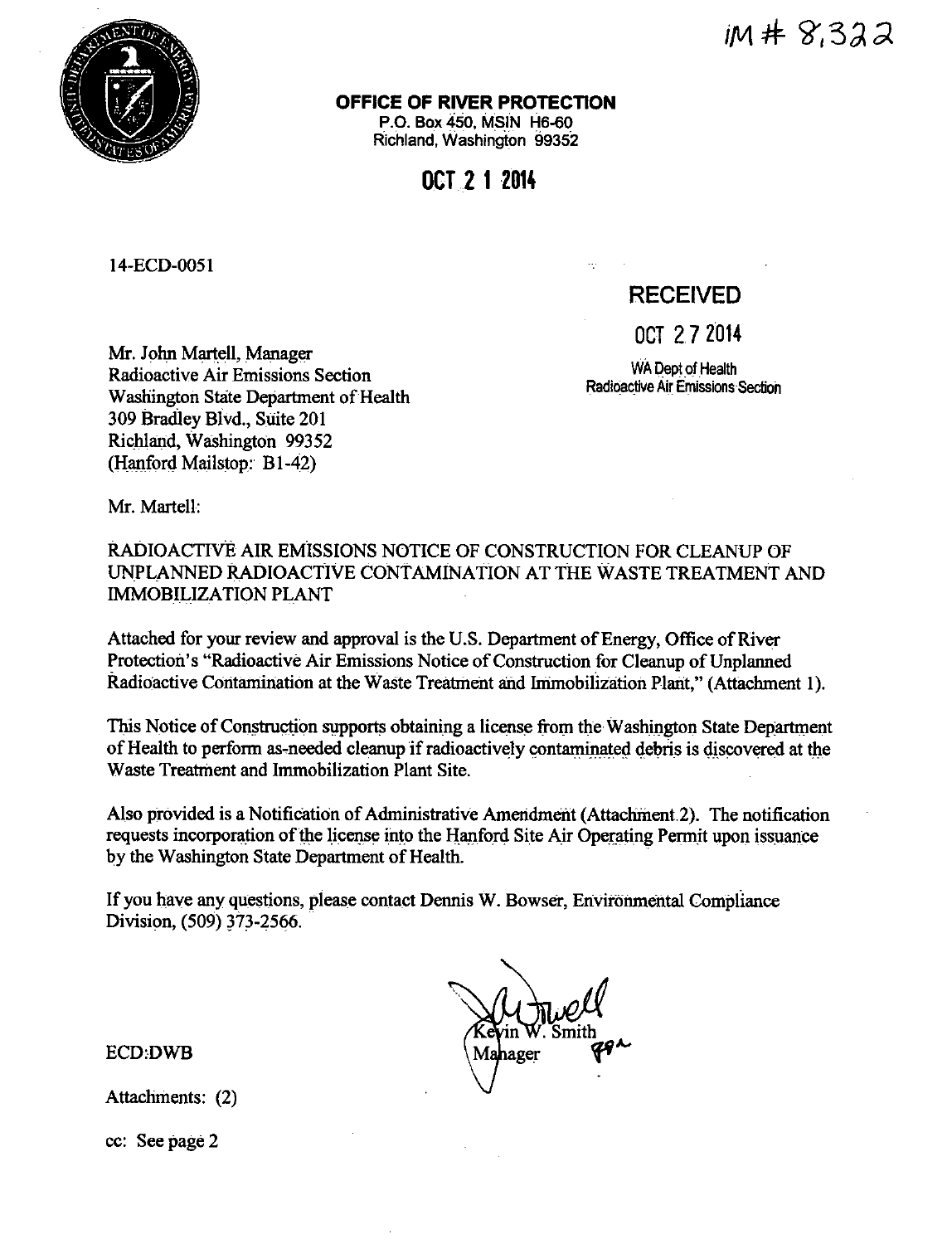Mr. John Martell 14-ECD-0051

 $\ddot{\phantom{a}}$ 

 $\mathcal{F}$ 

-2- **OCT, 2 1 · 2014** 

cc w/attachs: P.M. Gent, Ecology R.A. Kaldor, MSA R.J. Utley, WDOH

cc w/o attachs: B.G. Erlandson, BNI R.D. Haggard, BNI S.L. Dahl, Ecology D. Zhen, EPA (Region 10, Seattle) G. Bohnee, NPT **K.** Niles, Oregon Energy D.E. Jackson, RL J.W. Schmidt, WDOH *R.iim,* YN BNI Correspondence Environmental Portal, LMSI

 $\tilde{\mathcal{N}}$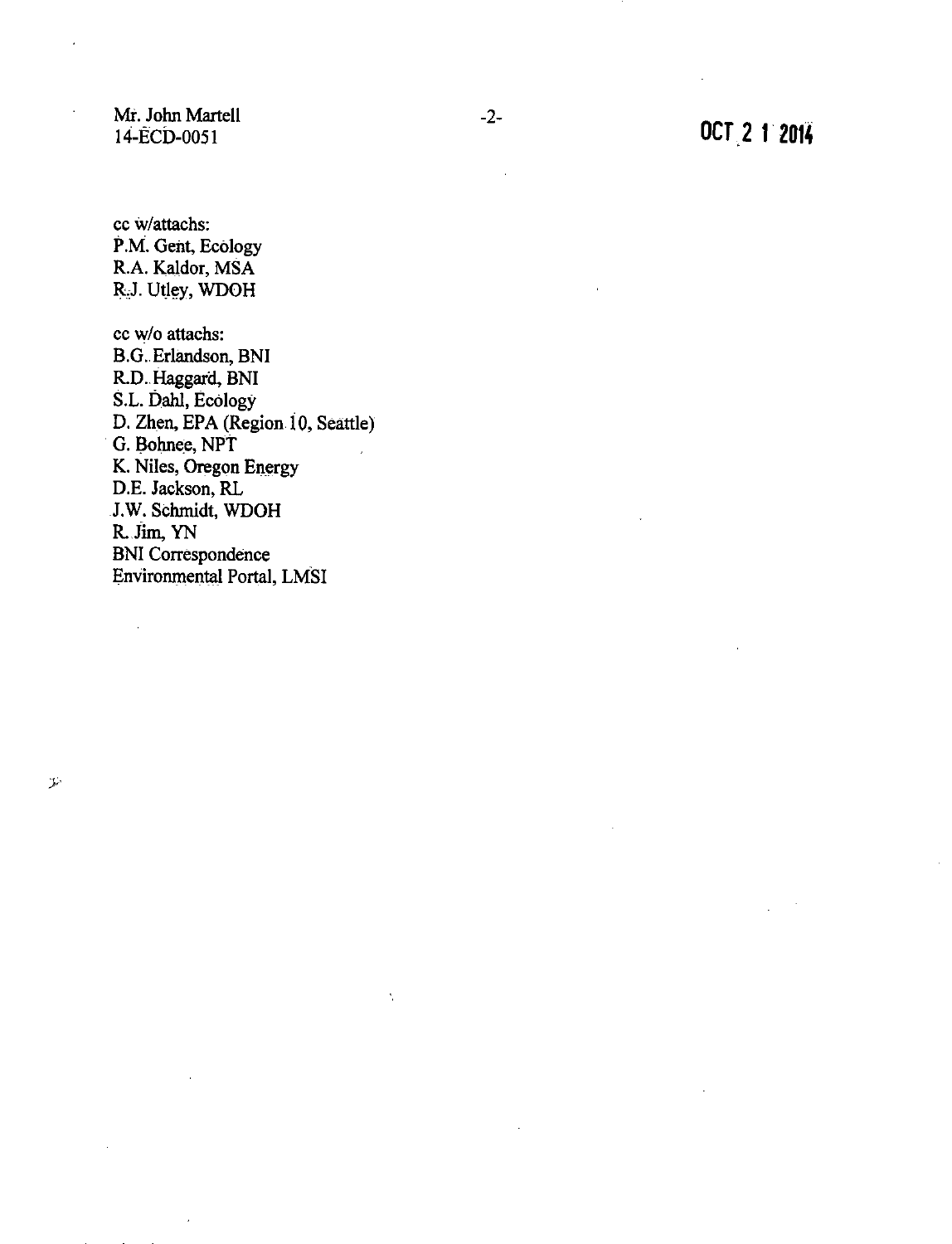Attachment 1 14-ECD-0051  $(16$  Pages)

Radioactive Air Emissions Notice of Construction for Cleanup of Unplanned Radioactive Contamination at the Waste Treatment and Immobilization Plant

24590-WTP-RPT-ENV-14-004, Revision 0

mnis W. Bowser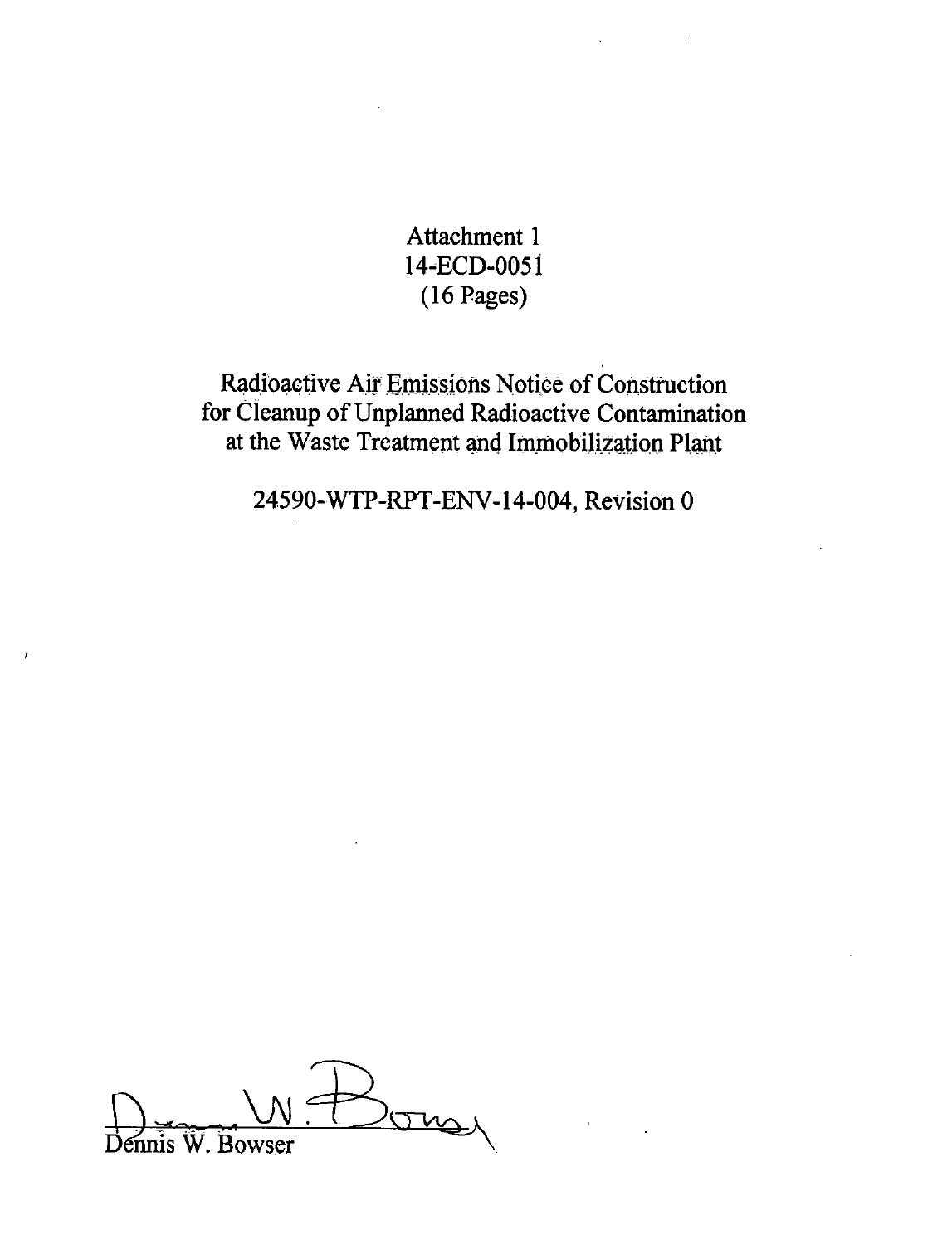

**ISSUED BY RPP-WTP PDC**  R11673130

# **Radioactive Air Emissions Notice** of Construction for Cleanup of **Unplanned Radioactive Contamination at WTP**

Document title:

24590-WTP-RPT-ENV-14-004, Rev 0 Document number:

| Contract deliverable<br>number: | 7.7                             |
|---------------------------------|---------------------------------|
| Contract number:                | DE-AC27-01RV14136               |
| Department:                     | <b>Environmental Protection</b> |
| Author(s):                      | <b>Heather Groce</b>            |
| Checked by:                     | Robert Haggard                  |
| <b>Issue status:</b>            | Approved                        |

Approved by:

Roger Landon

Approver's position.

**Environmental Protection Manager** 

Approver's signature:

 $9/8/14$ 

**River Protection Project Waste Treatment Plant** 2435 Stevens Center Place Richland, WA 99354 **United States of America** Tel: 509 371 2000

24590-PADC-F00041 Rev 6 (1/22/2009)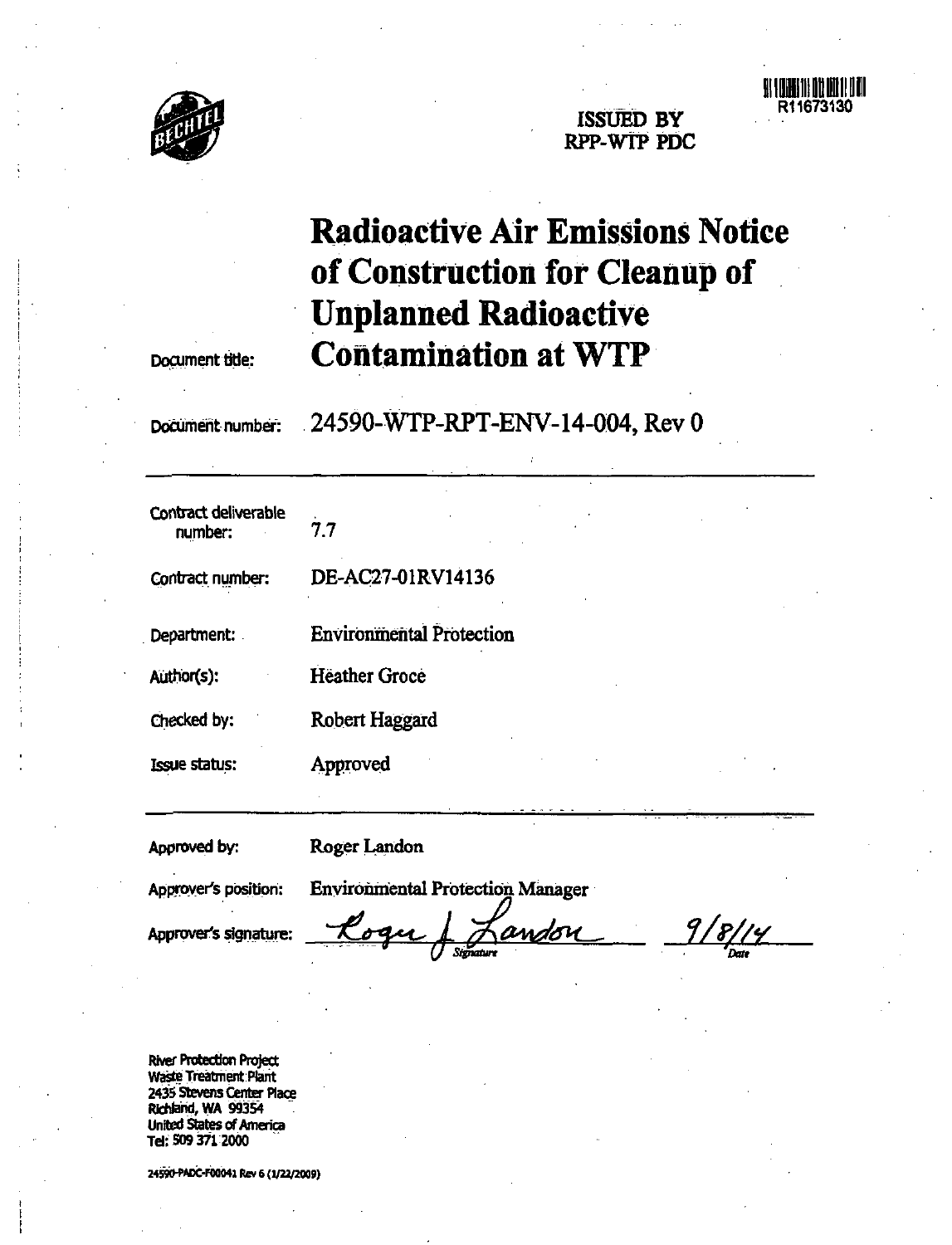## **History Sheet**

| Rev          | Reason for revision                                                                                                                                                                                                                                               | Revised by |  |  |  |
|--------------|-------------------------------------------------------------------------------------------------------------------------------------------------------------------------------------------------------------------------------------------------------------------|------------|--|--|--|
| 0            | New notice of construction to clean up unplanned, radioactively-contaminated<br>debris.                                                                                                                                                                           | H. Groce   |  |  |  |
|              |                                                                                                                                                                                                                                                                   |            |  |  |  |
|              |                                                                                                                                                                                                                                                                   |            |  |  |  |
|              |                                                                                                                                                                                                                                                                   |            |  |  |  |
|              |                                                                                                                                                                                                                                                                   |            |  |  |  |
|              |                                                                                                                                                                                                                                                                   |            |  |  |  |
|              |                                                                                                                                                                                                                                                                   |            |  |  |  |
|              |                                                                                                                                                                                                                                                                   |            |  |  |  |
|              |                                                                                                                                                                                                                                                                   |            |  |  |  |
|              |                                                                                                                                                                                                                                                                   |            |  |  |  |
|              |                                                                                                                                                                                                                                                                   |            |  |  |  |
|              |                                                                                                                                                                                                                                                                   |            |  |  |  |
|              |                                                                                                                                                                                                                                                                   |            |  |  |  |
|              |                                                                                                                                                                                                                                                                   |            |  |  |  |
|              |                                                                                                                                                                                                                                                                   |            |  |  |  |
|              |                                                                                                                                                                                                                                                                   |            |  |  |  |
|              |                                                                                                                                                                                                                                                                   |            |  |  |  |
|              |                                                                                                                                                                                                                                                                   |            |  |  |  |
|              |                                                                                                                                                                                                                                                                   |            |  |  |  |
|              |                                                                                                                                                                                                                                                                   |            |  |  |  |
|              |                                                                                                                                                                                                                                                                   |            |  |  |  |
|              |                                                                                                                                                                                                                                                                   |            |  |  |  |
|              |                                                                                                                                                                                                                                                                   |            |  |  |  |
|              |                                                                                                                                                                                                                                                                   |            |  |  |  |
|              |                                                                                                                                                                                                                                                                   |            |  |  |  |
|              |                                                                                                                                                                                                                                                                   |            |  |  |  |
|              |                                                                                                                                                                                                                                                                   |            |  |  |  |
|              |                                                                                                                                                                                                                                                                   |            |  |  |  |
|              |                                                                                                                                                                                                                                                                   |            |  |  |  |
|              | $\sim 10^7$<br>$\hat{\boldsymbol{\gamma}}$                                                                                                                                                                                                                        |            |  |  |  |
|              | $\mathcal{O}(10^{10} \, \mathrm{Mpc})$<br>$\mathcal{L}^{\text{max}}_{\text{max}}$ and $\mathcal{L}^{\text{max}}_{\text{max}}$<br>$\mathcal{L}(\mathcal{L}^{\mathcal{L}})$ and $\mathcal{L}^{\mathcal{L}}$ are the set of the set of $\mathcal{L}^{\mathcal{L}}$   |            |  |  |  |
| $\epsilon$ . | $\mathcal{F}^{\mathcal{F}}_{\mathcal{F}}$ and $\mathcal{F}^{\mathcal{F}}_{\mathcal{F}}$<br>$\sim 10^{-10}$                                                                                                                                                        |            |  |  |  |
|              | $\mathcal{L}^{\mathcal{L}}(\mathcal{L}^{\mathcal{L}})$ and $\mathcal{L}^{\mathcal{L}}(\mathcal{L}^{\mathcal{L}})$ and $\mathcal{L}^{\mathcal{L}}(\mathcal{L}^{\mathcal{L}})$ . In the contribution<br>$\mathcal{L}(\mathcal{A})$ and $\mathcal{L}(\mathcal{A})$ . |            |  |  |  |
|              | $\frac{1}{2} \sum_{i=1}^{2} \frac{1}{2}$                                                                                                                                                                                                                          |            |  |  |  |
|              |                                                                                                                                                                                                                                                                   |            |  |  |  |

24590-PADC-F00041 Rev 6 (1/22/2009)

 $\bar{a}$ 

 $\frac{1}{2}$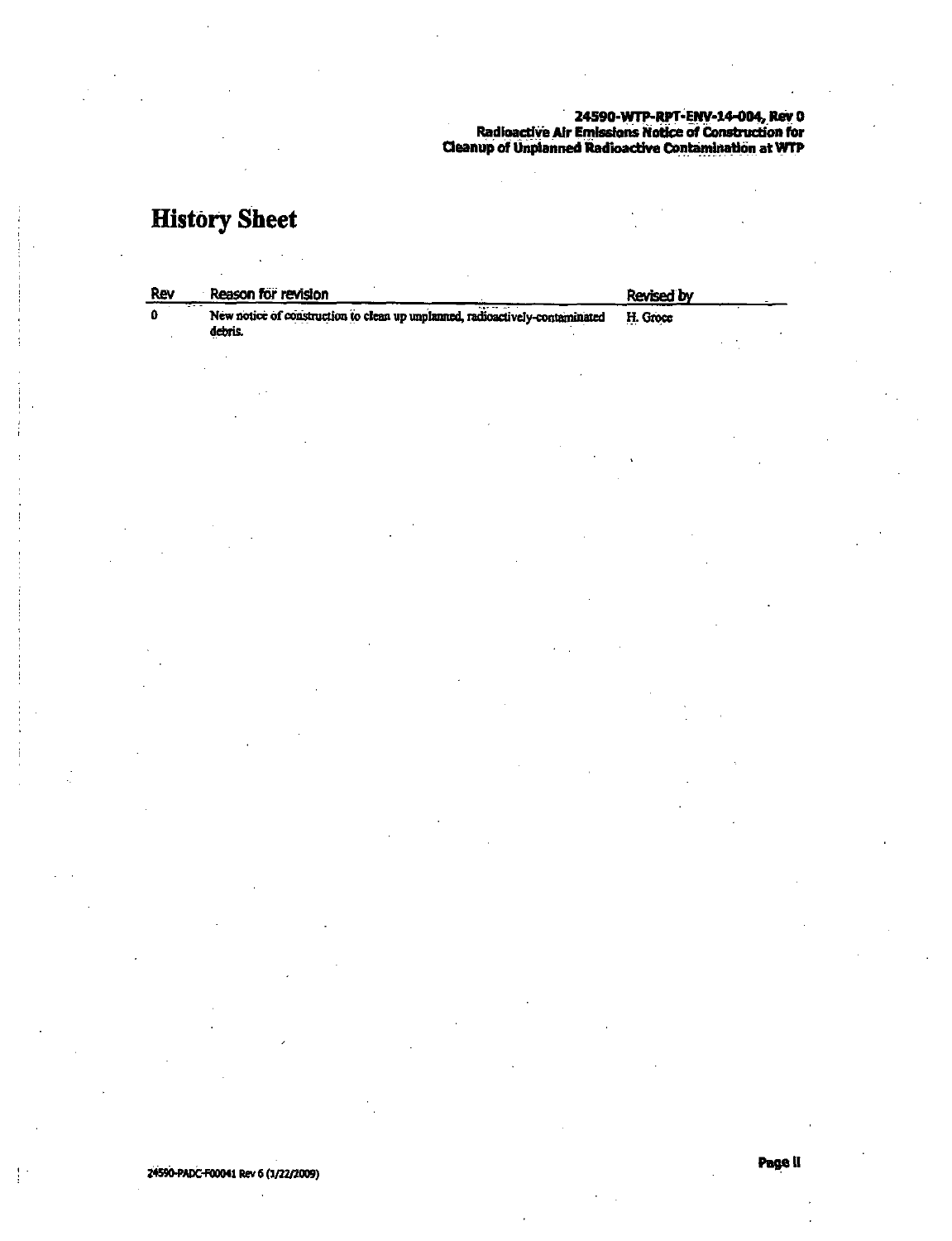|                 | <b>Contents</b>                                                                         |
|-----------------|-----------------------------------------------------------------------------------------|
|                 |                                                                                         |
|                 |                                                                                         |
|                 |                                                                                         |
|                 | $\bf{L}$ 0081100 miinimiinimmiinimmiinimminnon maanuunnon maanuunnon maanuunnon m       |
| 2               |                                                                                         |
| 3               |                                                                                         |
| 4               |                                                                                         |
| 5               |                                                                                         |
| 6               |                                                                                         |
| 7               |                                                                                         |
| 8               |                                                                                         |
| 9               |                                                                                         |
| 10              | Annual Possession Quantity manifesting communications are announced and announcement of |
| 1Ï              |                                                                                         |
| 12              |                                                                                         |
| $1\overline{3}$ |                                                                                         |
| 14              |                                                                                         |
| 15              |                                                                                         |
| 16              |                                                                                         |
| 17              |                                                                                         |
| 18              |                                                                                         |
|                 |                                                                                         |

## **Appendices**

÷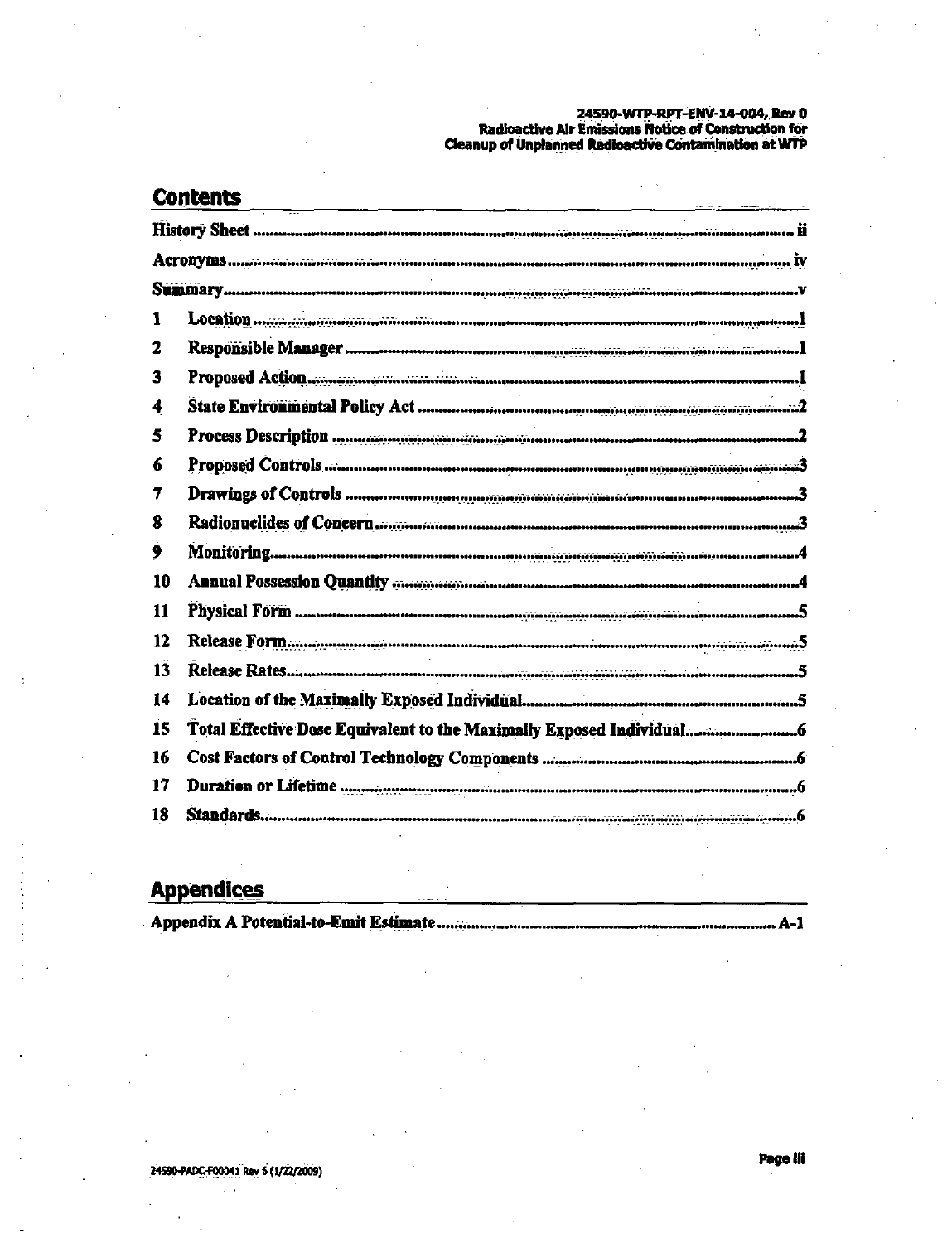## Acronyms

| <b>ALARA</b>   | as low as reasonably achievable                       |
|----------------|-------------------------------------------------------|
| <b>ALARACT</b> | as low as reasonably achievable control technology    |
| <b>APO</b>     | annual possession quantity                            |
| <b>CFR</b>     | <b>Code of Federal Regulations</b>                    |
| DOE.           | US Department of Energy                               |
| <b>HEPA</b>    | high efficiency particulate air (filter)              |
| <b>HLW</b>     | High-Level Waste (Facility)                           |
| <b>MEI</b>     | maximally exposed individual                          |
| <b>NOC</b>     | Notice of Construction                                |
| <b>PTE</b>     | potential-to-emit                                     |
| <b>RCW</b>     | Revised Code of Washington                            |
| <b>TEDE</b>    | total effective dose equivalent                       |
| <b>WAC</b>     | Washington Administrative Code                        |
| <b>WDOH</b>    | Washington State Department of Health                 |
| <b>WTP</b>     | Hanford Tank Waste Treatment and Immobilization Plant |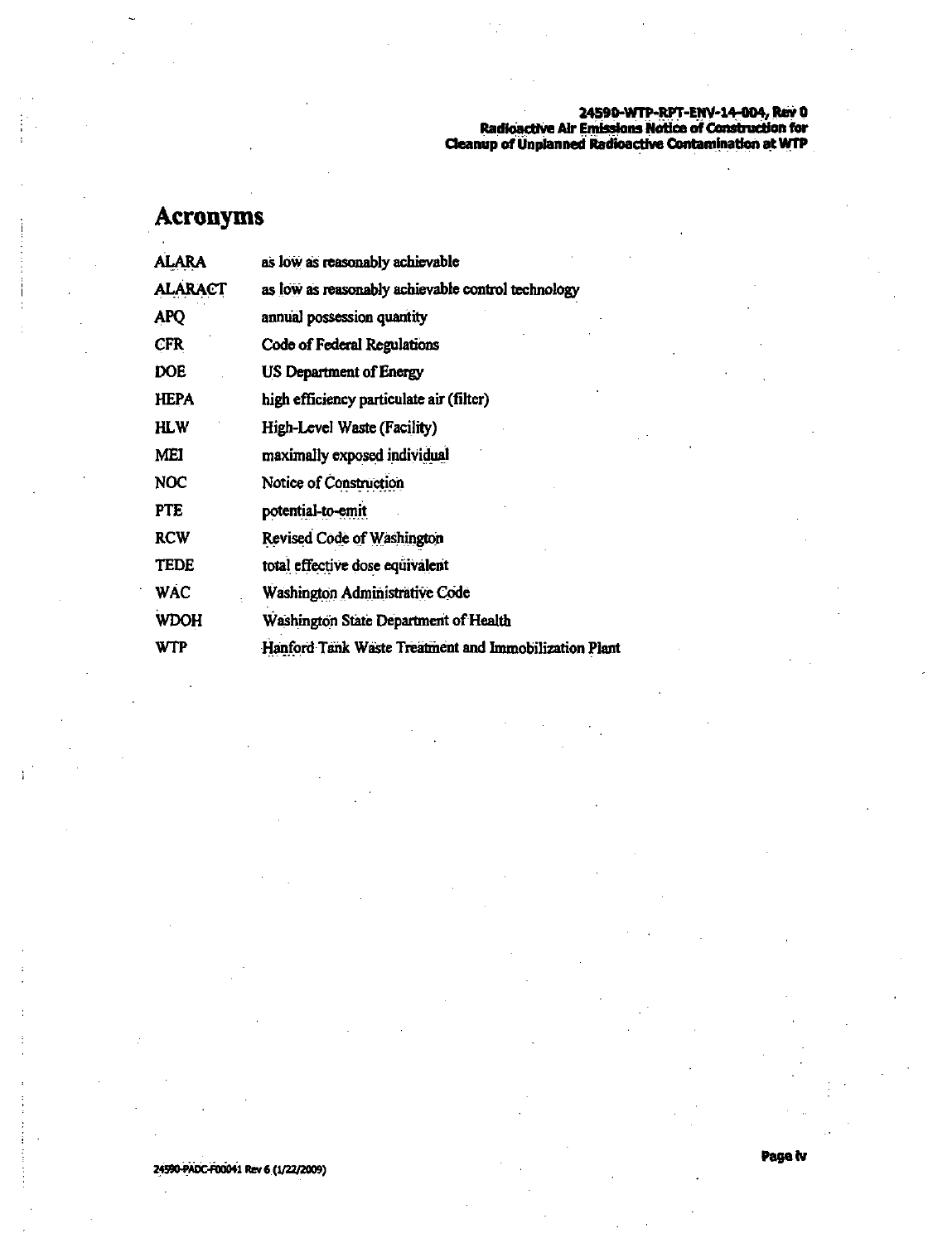## **Summary**

This notice of construction (NOC) permit application is being submitted to the Washington State Department of Health (WDOH) in accordance with Washington Administrative Code (WAC) 246-247, Radiation Protection - Air Emissions.

NOC application requirements, listed in WAC 246-247-110, are included in this application.

During 2013, contaminated bird nests were found in the Hanford Tank Waste Treatment and Immobilization Plant (WTP) High-Level Waste (HLW) Facility. Cleanup of the contaminated nests and debris was completed under a WDOH-approved as low as reasonably achievable control technology (ALARACT) demonstration. Cleanup activities under the ALARACT demonstration concluded in August 2014. In an effort to address any future contamination discoveries, this NOC is being submitted to pursue WDOH approval to perform as-needed cleanup activities if radioactivelycontaminated debris is found. Potential future contamination pathways may arise from plant and animal biological vectors.

The estimated total effective dose equivalent (TEDE) to the hypothetical maximally exposed individual (MEI) associated with this activity is approximately 1,09E-06 millirem per year for betagamma and 5.92E-05 millirem per year for alpha. The TEDE is calculated based on the dose conversion factors provided in Calculating Potential-to-Emit Radiological Releases and Doses (DOE/RL 2006).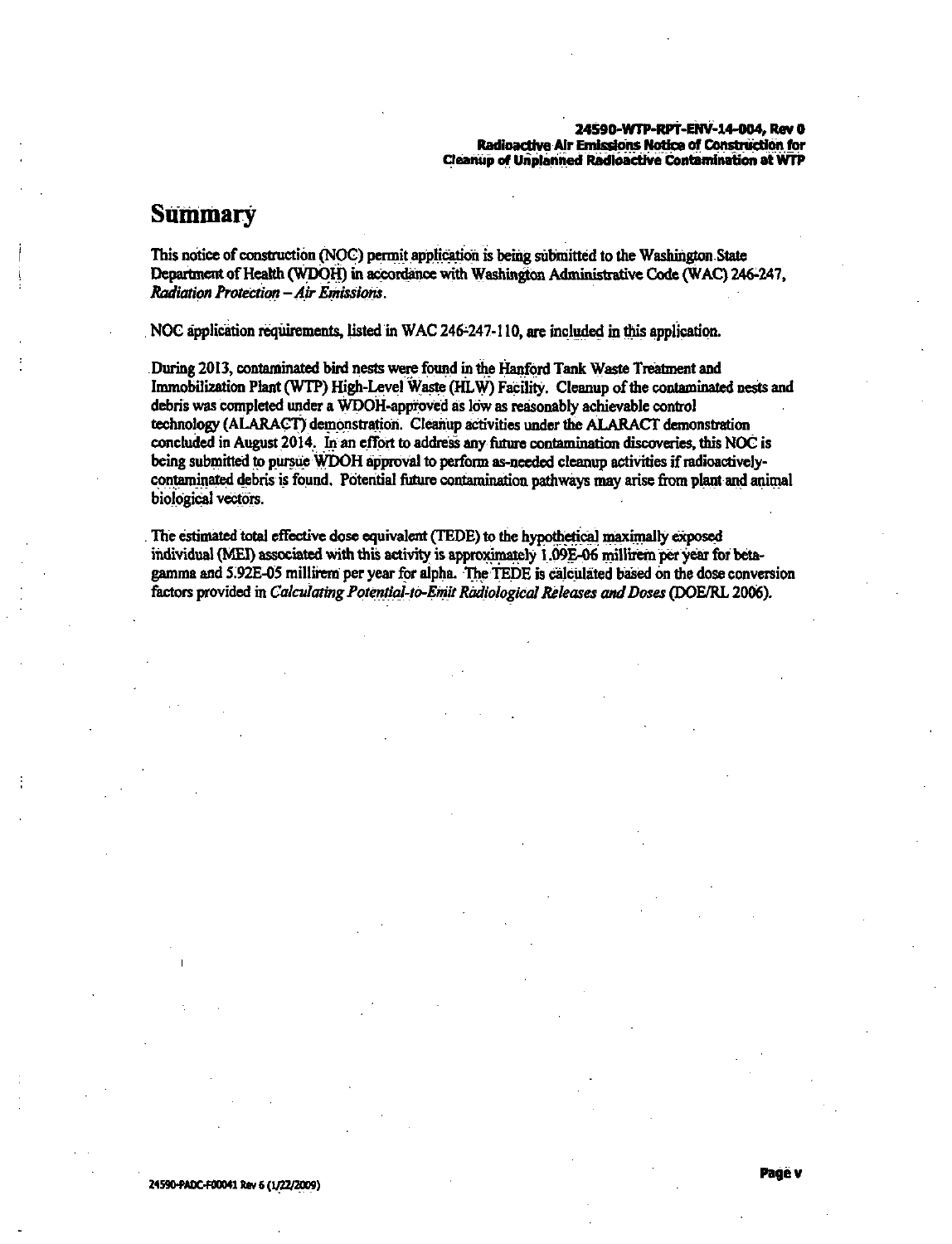#### 1 **Location**

The WTP site is located on the eastern part of the 200 East Area on the US Department of Energy (DOE) Hanford Site. The site is northwest of Richland, Washington, on Gable Butte, 7.5-minute quadrangle topographic map in Section 3, T12N, and R26E of the Willamette Base and Meridian. The latitude and longitude coordinates corresponding to the general WTP site are approximately 46° 33' 4"N and 119° 30' 9"W.

The address for the WTP site is:

US Department of Energy, Office of River Protection **Hanford Site** 200 East Area. Waste Treatment Plant Richland, Washington 99352

#### 2 **Responsible Manager**

Mr. K.W. Smith, Manager US Department of Energy, Office of River Protection P.O. Box 450, MSIN H6-60 Richland, Washington 99352 (509) 372-2315

#### 3 **Proposed Action**

The WTP is a complex of buildings being designed and constructed to treat and process radioactive waste into a stable glass form. Construction of the WTP commenced in 2002 and is ongoing.

The proposed action is as-needed cleanup if radioactively-contaminated debris is discovered on the WTP site. During 2013, contaminated swallow nests were found in the WTP HLW Facility. Cleanup of the contaminated nests and debris was completed under a WDOH-approved ALARACT demonstration during August 2014. This action addresses any cleanup of future contamination discoveries. Contamination pathways may arise from plant and animal biological vectors.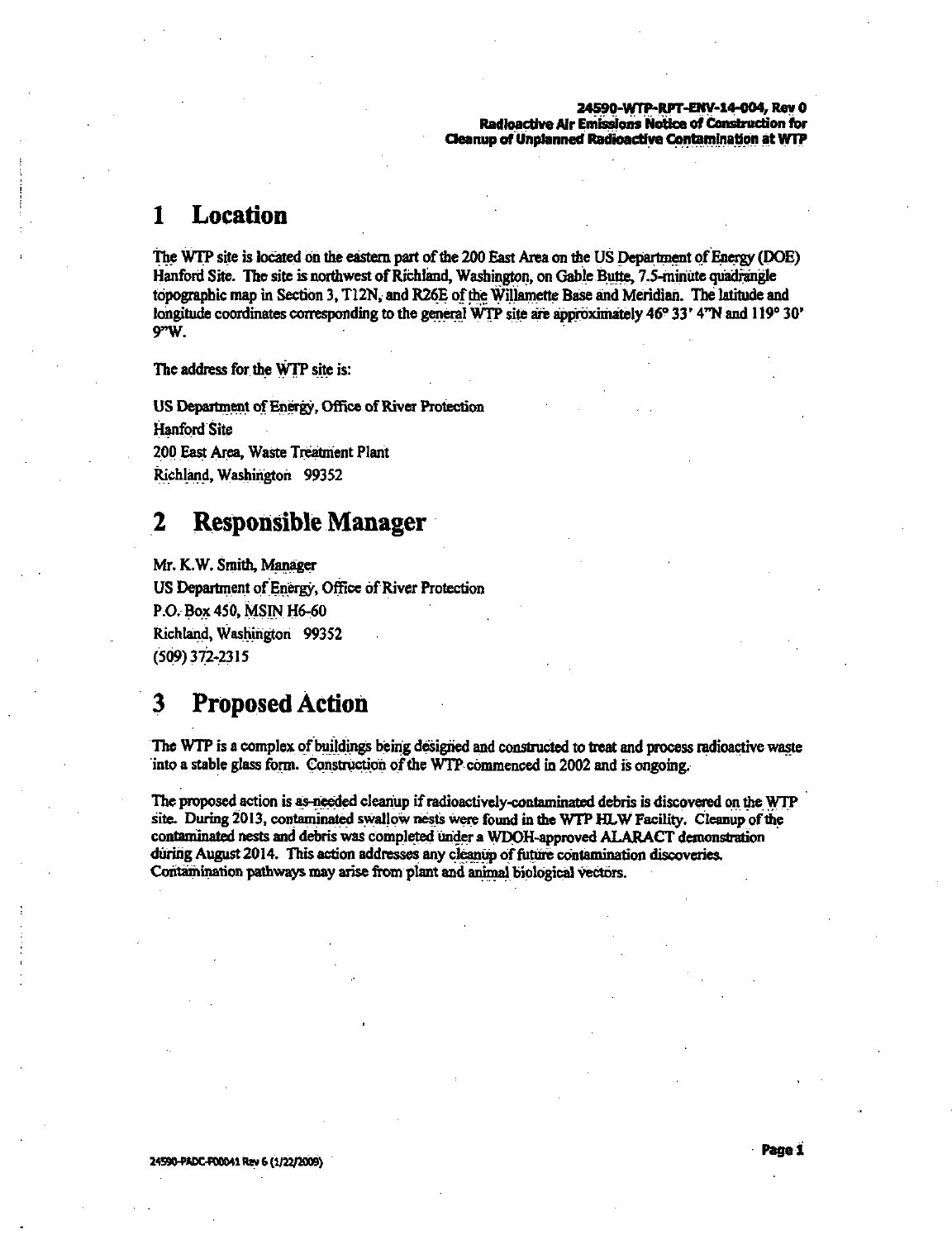#### 4 **State Environmental Policy Act**

This Project fulfills the requirements of WAC 197-11. SEPA Rules, and RCW 43.21C.030(2)(c), State Environmental Policy, Güidelines for State Agencies, Local Governments - Statements - Reports -Advice - Information, per RCW 43.21C.150, State Environmental Policy, RCW 43.21C.030(2)(c) Inapplicable When Statement Previously Prepared Pursuant to National Environmental Policy Act, which states:

The requirements of RCW 43.21C.030(2)(c) pertaining to the preparation of a detailed statement by branches of government shall not apply when an adequate detailed statement has been previously prepared pursuant to the national environmental policy act of 1969, in which event said prepared statement may be utilized in lieu of a separately prepared statement under RCW 43.21C.030(2)(c)."

The Final Tank Closure and Waste Management Environmental Impact Statement for the Hanford Site, Richland, Washington (TC & WM EIS), Volume 2, Book 2, Appendix E.1.1.1.2., Operations and Maintenance (DOE 2012) meets the agencies' review needs for the current proposal.

The lead reviewing agency is the DOE Office of River Protection. The point of contact is Mary Beth Burandt, Document Manager. The point of contact's phone number is (509) 372-8828.

#### 5 **Process Description**

The process for this activity includes cleanup of radioactively-contaminated debris if found during routine radiological surveys. Action levels for implementation of this NOC include 1000 dpm/100 cm<sup>2</sup> betagamma or 20 dpm/100 cm<sup>2</sup> alpha. If action levels are equal to or greater than these limits, cleanup is necessary and implementation of the NOC will commence.

If this NOC is implemented, the following cleanup techniques will be used. High efficiency particulate air (HEPA) vacuums will be used as needed.

Non-coated concrete surfaces

- Scraping devices  $\mathbf{a}$
- Scrub brushes Ь
- ċ. Strippable coating
- Wire brushes d.
- All other surfaces  $\overline{2}$ 
	- Scraping devices  $\mathbf{a}$
	- b Damp wiping
	- Scrub brushes c
	- đ Spray bottles with cleaning compound
	- e Strippable coating
	- f Wire brushes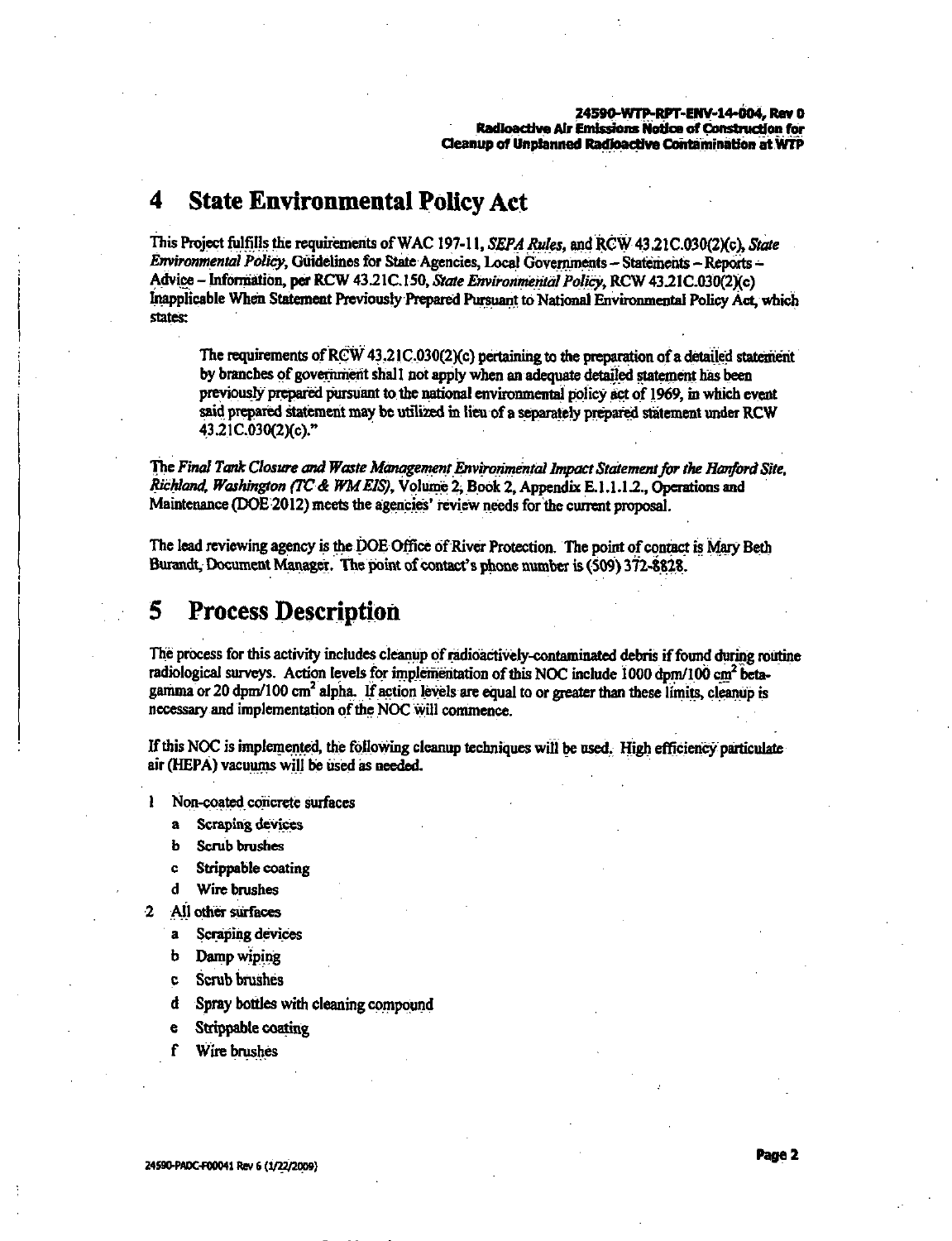Soils and soil like surfaces with debris  $\overline{\mathbf{3}}$ 

- Trowel/shovel
- Scraping devices h
- Strip coating

#### **Proposed Controls** 6

The following proposed emission controls will be used during cleanup activities and are administrative, based on ALARA principles, and consist of ALARA techniques.

- $\mathbf{1}$ Strippable coatings or coverings may be applied to stabilize contamination.
- Alpha and beta-gamma contamination surveys will be performed prior to and during cleanup  $\overline{2}$ activities. Glovebags or containments will be used when aggressive decontamination methods are imolemented.
- If HEPA vacuums are used, their operation will be conducted consistent with the Hanford Sitewide 3. W-PORTEX 007 HEPA Vacuums License (WDOH 2006).
- Liquids and damp wiping will be avoided on concrete to prevent transferring radionuclides into the building materials; however, this technique may be used on coated floors and ducting. Glovebags or containments will be used for decontamination at levels above 1,000 dpm/100 cm<sup>2</sup> alpha or 50,000 dpm/100 cm<sup>2</sup> beta-gamma.
- 5. Removable contamination will be maintained less than 2,000 dpm/100 cm<sup>2</sup> alpha or less than  $100,000$  dpm/100 cm<sup>2</sup> beta-gamma on building and surfaces.

Contaminated debris will be collected and packaged in containers for disposal at an approved disposal facility. Radiological contamination and dose rate monitoring are conducted prior to transporting waste containers. Waste containers are managed consistent with applicable regulatory requirements.

Since this is a fugitive emission source and controls are administratively applied consistent with ALARA techniques, the requirement in WAC 246-247-110(6) describing control efficiency and annual average volumetric flow rate for the emission unit is not applicable to this NOC.

#### **Drawings of Controls** 7

Drawings of controls are not applicable because the emission controls are administratively defined, based on ALARA principles, and consist of ALARA techniques.

#### **Radionuclides of Concern** 8

The radionuclides of concern are conservatively assumed to consist entirely of Sr-90+Progeny (+P) for beta-gamma emitters and Am-241+P for alpha emitters, as shown in Appendix A.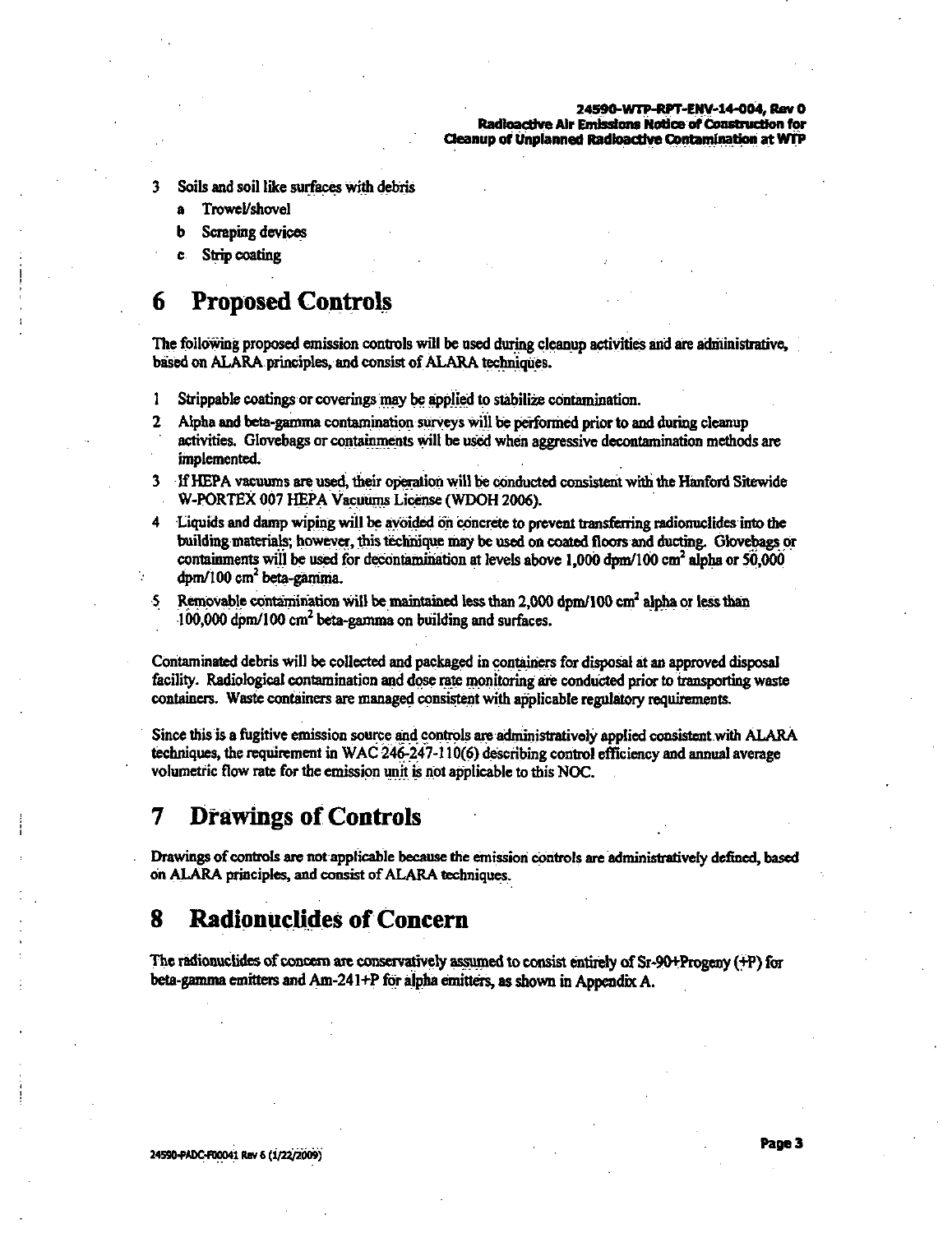#### **Monitoring** 9

Radiological monitoring will be performed in accordance with the latest revisions of the Waste Treatment Plant Radiological Control Manual (24590-WTP-MN-ESH-01-001), and WTP Routine Radiological Surveillance Plan (24590-WTP-PL-ENS-13-0014). Routine contamination surveys of contaminated areas will occur.

The following records and documentation will be kept.

- Radiological survey records and report(s)
- HEPA vacuum log, as needed
- Waste container log

Periodic air samples will be taken of the area(s) and (or) employee(s) with the highest potential exposure from the decontamination effort.

## **10 Annual Possession Quantity**

The annual possession quantity (APO) was determined by the conservative assumption that  $1 \text{ m}^3$  of contaminated debris may be discovered and cleaned up each year. The beta-gamma contributing radionuclide is conservatively assumed to be Sr-90+P and the alpha contributing radionuclide is conservatively assumed to be Am-241+P. All radionuclides historically associated with Hanford Site activities are conservatively represented by the Sr-90+P and Am-241+P estimates, but may also contribute to the gross alpha and gross beta-gamma measurements.

The input for concentration to instrument reading for the APQ is found in Soil Containment Standards for Protection of Personnel (Rittmann 1997). From the document's Table 3, the soil limit for Sr-90 is 1.49E+04 pCi/g and the estimated instrument reading is 4.1E+04 cpm. The soil limit is divided by the instrument reading to obtain 0.363 pCi/g per cpm. Likewise, the soil limit for Am-241 is 18.5 pCi/g and the instrument reading is 1.3 cpm. The soil limit is divided by the instrument reading to obtain 14.23 pCi/g per cpm.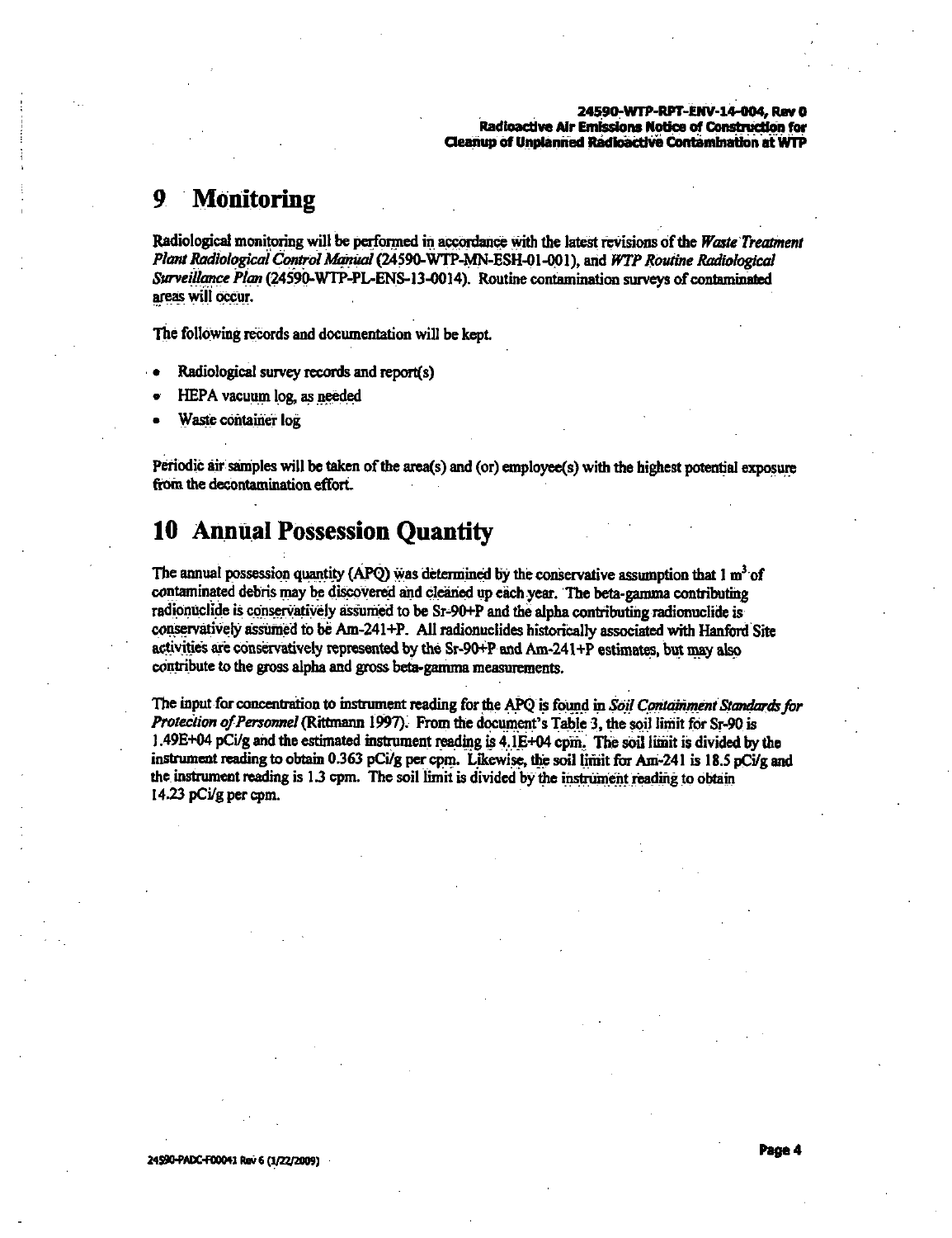The APQ is calculated by multiplying the assumed contaminated debris volume of  $1 \text{ m}^3$  by the soil concentration. To obtain soil concentration, the soil density and concentration per mass are multiplied. The soil concentration per mass is calculated by multiplying the concentration to instrument reading (derived from Rittmann 1997, Table 3 as explained above) by the maximum activity level read by the field survey instrument. The maximum activity level is estimated using the limits of 100,000  $\text{dpm}/100 \text{ cm}^2$  beta-gamma and 2,000  $\text{dpm}/100 \text{ cm}^2$  alpha. This maximum activity level is converted to com using an instrument efficiency of 10%, which gives values of 10,000 com beta-gamma and 200 com alpha.

1.10<sup>4</sup> cpm.0.363  $\frac{\text{pCi}}{\text{gm} \cdot \text{cpm}}$  .1.6.10<sup>6</sup>  $\frac{\text{gm}}{\text{gm}} \cdot \text{lm}^3 = 5.81 \times 10^{-3}$  .C.

Alpha:

$$
10^{2} \text{cpm} \cdot 14.23 \frac{\text{pCi}}{\text{gm-cpm}} \cdot \frac{1 \text{Ci}}{1 \cdot 10^{12} \text{pCi}} \cdot 1.610^{6} \cdot \frac{\text{gm}}{\text{m}} \cdot \text{lm}^{3} = 4.55 \times 10^{-3} \cdot \text{C}
$$

The APO is 5.81E-03 Ci for Sr-90 and 4.55E-03 Ci for Am-241. Refer to Attachment 1 for the APO calculation.

#### **Physical Form** 11:

 $\overline{2}$ 

The physical form of each radionuclide is particulate solid.

## 12 Release Form

The release form of each radionuclide is particulate solid. The release fraction for particulate solids is 0.001 as prescribed in WAC 246-247-030(21), Rädiation Protection - Air Emissions, Definitions.

## **13 Release Rates**

The release rate estimates are based on the APO values in Section 10 multiplied by the WAC 246-247-030(21) release fraction of 0.001 for particulate solids. See Appendix A for the calculation. The potential-to-emit (PTE) is calculated to be 5.81E-06 Ci/vr for beta-gamma and 4.55E-06 Ci/vr for alpha.

Beta-gamma:

 $5.81 \cdot 10^{-3} \frac{\text{Ci}}{\text{vr}} \cdot 0.001 = 5.81 \times 10^{-6} \frac{\text{Ci}}{\text{vr}}$ 

Alpha:

4.55  $10^{-3} \frac{CI}{yr} \cdot 0.001 = 4.55 \times 10^{-6} \frac{CI}{yr}$ 

## 14 Location of the Maximally Exposed Individual

The MEI location is identified in Calculating Potential-to-Emit Radiological Releases and Doses, Revision 1 (DOE/RL 2006), which used radiation risk assessment software CAP88-PC Version 3. From Section 3.2.2 of the document, the WTP site is located in emission zone 200 East Area.

24590-PADC-F00041 Rev 6 (1/22/2009)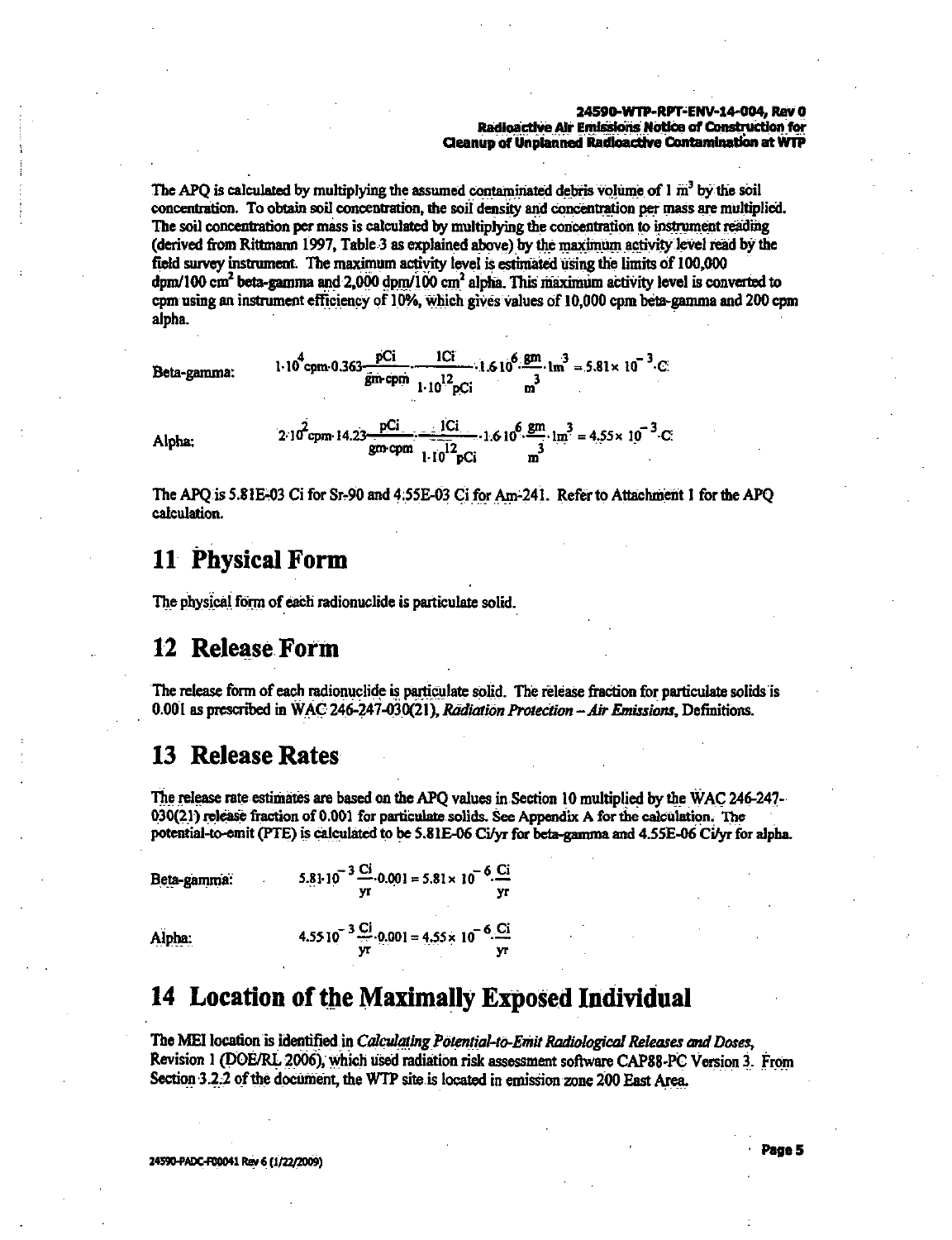$\mathcal{L}^{\text{max}}_{\text{max}}$ 

 $\label{eq:2.1} \frac{1}{\sqrt{2}}\left(\frac{1}{\sqrt{2}}\right)^{2} \left(\frac{1}{\sqrt{2}}\right)^{2} \left(\frac{1}{\sqrt{2}}\right)^{2} \left(\frac{1}{\sqrt{2}}\right)^{2} \left(\frac{1}{\sqrt{2}}\right)^{2} \left(\frac{1}{\sqrt{2}}\right)^{2} \left(\frac{1}{\sqrt{2}}\right)^{2} \left(\frac{1}{\sqrt{2}}\right)^{2} \left(\frac{1}{\sqrt{2}}\right)^{2} \left(\frac{1}{\sqrt{2}}\right)^{2} \left(\frac{1}{\sqrt{2}}\right)^{2} \left(\$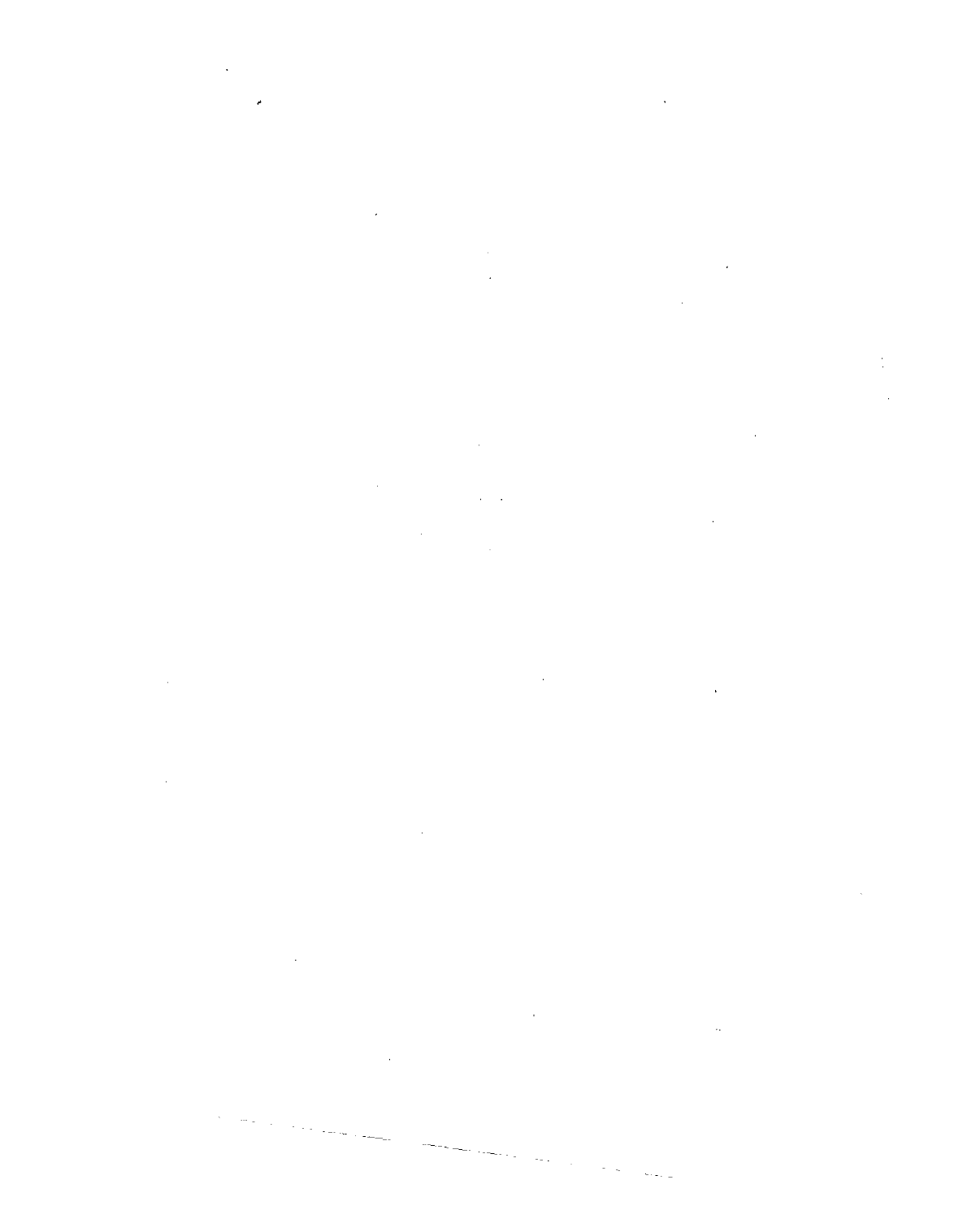From Table 4-2 in the document, the offsite MEI for the 200 East Area is approximately 20,200 meters east southeast.

## 15 Total Effective Dose Equivalent to the Maximally **Exposed Individual**

The TEDE was calculated based on the dose-per-unit release factors identified in Calculating Potentialto-Emit Radiological Releases and Doses, Revision 1 (DOE/RL 2006) which used CAP88-PC Version 3. Since cleanup activities under this NOC will likely occur at an effective release height less than 40 m, an effective release height of less than 40 m was assumed. The document's Table 4-7, 200 East Area Offsite MEIs Dose-per-Unit-Release Factors (mrem/Ci) by Effective Release Height, lists the dose factors for Sr-90+P (1.88E-01) and Am-241+P (1.30E+01).

The TEDE is calculated by multiplying the PTE from Section 13 of this NOC by the dose factor. The TEDE for beta-gamma is 1.09E-06 for beta-gamma and 5.92E-05 for alpha.

Beta-gamma:

5.81  $10^{-6} \frac{\text{Ci}}{\text{yr}} \cdot 0.188 \frac{\text{mrem}}{\text{Ci}} = 1.09 \times 10^{-6} \frac{\text{mrem}}{\text{yr}}$ 

Alpha:

#### **Cost Factors of Control Technology Components** 16

4.55  $10^{-6} \frac{Ci}{yr}$  13  $\frac{mrem}{Ci}$  = 5.92× 10<sup>-5</sup>  $\frac{mrem}{yr}$ 

The cost factors of control technology components are not applicable to the proposed activity, since the emission controls used during the construction activities consist of ALARA techniques and are defined administratively.

#### 17. **Duration or Lifetime**

The cleanup activities under this NOC will take place as needed throughout the life of the WTP Project.

## 18 Standards

This section identifies the technical standards noted in WAC 246-247-110(18) and a summary of their applicability to activities described in this NOC. The standards discussion is separated into two activities, which include general work activities and activities utilizing HEPA filtered vacuums. HEPA filtered vacuums standards applicability is described in the Radioactive Air Emissions Notice of Construction for HEPA Filtered Vacuum Radioactive Air Emission Units (DOE/RL 1999).

**ASME/ANSI AG-1** 

**HEPA Filtered Vacuum**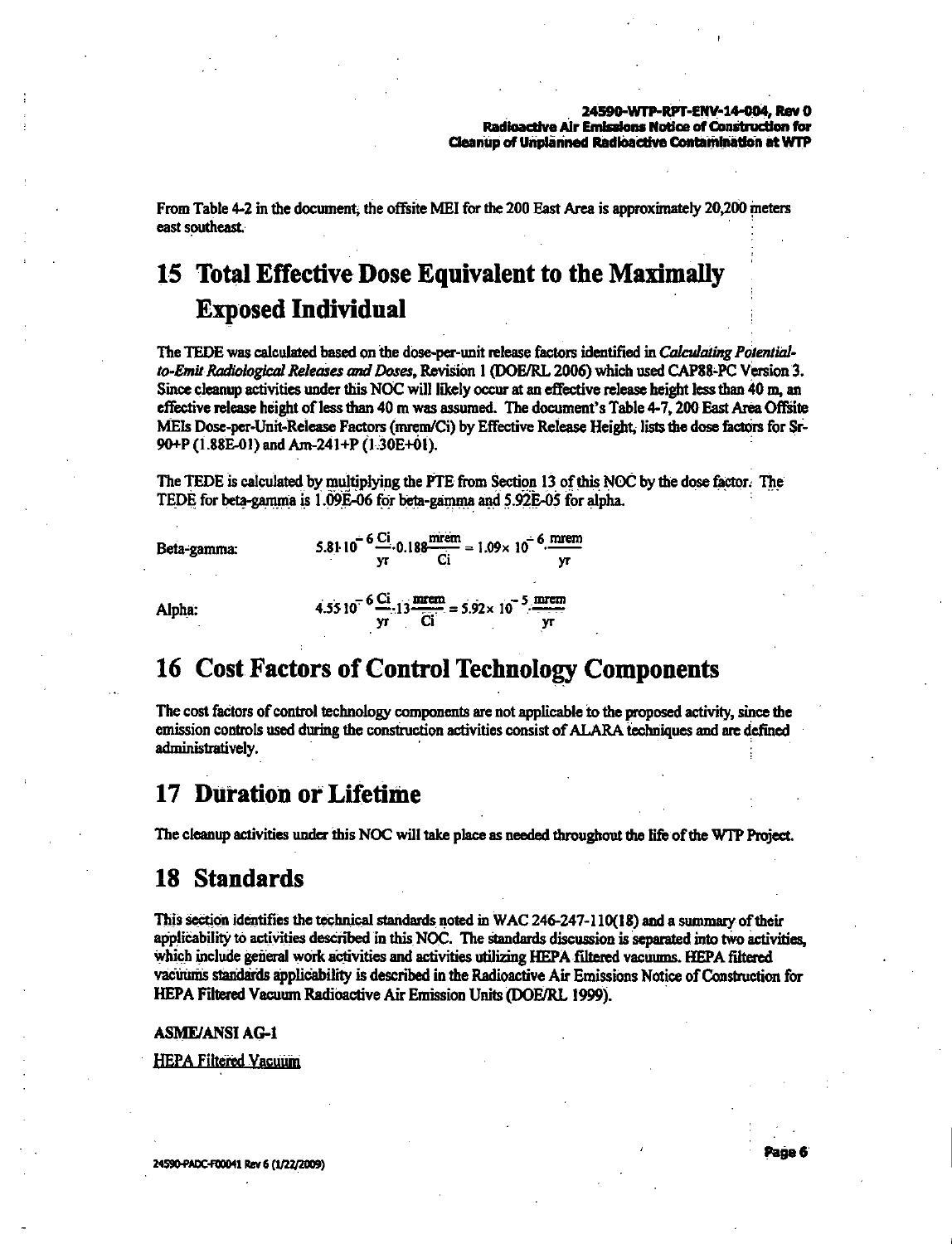The ASME/ANSI AG-1 Code on Nuclear Air and Gas Treatment (ASME/ANSI AG-1) standard is addressed in the Radioactive Air Emissions Notice of Construction for HEPA Filtered Vacuum Radioactive Air Emission Units (DOE/RL 1999).

#### **General Work Activities**

The ASME/ANSI AG-1 standard applies to nuclear air and gas treatment and does not apply to the proposed controls described in this NOC.

#### **ASME/ANSI N509**

#### **HEPA Filtered Vacuum**

The Nuclear Power Plant Air-Cleaning Units and Components (ASME/ANSI N509) standard is addressed in the Radioactive Air Emissions Notice of Construction for HEPA Filtered Vacuum Radioactive Air Emission Units (DOE/RL 1999).

#### **General Work Activities**

The ASME/ANSI N509 standard applies to nuclear power plant air-cleaning units and components and does not apply to the proposed controls described in this NOC.

#### **ASME/ANSI N510**

#### **HEPA Filtered Vacuum**

The Testing of Nuclear Air Treatment Systems (ASME/ANSI N510) standard is addressed in the Radioactive Air Emissions Notice of Construction for HEPA Filtered Vacuum Radioactive Air Emission Units (DOE/RL 1999).

#### **General Work Activities**

The ASME/ANSI N510 standard applies to testing of nuclear air treatment systems and does not apply to the proposed controls described in this NOC.

#### **ASME/ANSI NOA-1**

#### **HEPA Filtered Vacuum**

The Quality Assurance Requirements for Nuclear Facility Applications (ASME/ANSI NQA-1) standard is addressed in the Radioactive Air Emissions Notice of Construction for HEPA Filtered Vacuum Radioactive Air Emission Units (DOE/RL 1999).

#### **General Work Activities**

The ASME/ANSI NQA-1 standard applies to quality assurance program requirements for nuclear facilities and does not apply to the proposed controls described in this NOC.

#### **ASME/ANSI N13.1**

#### **HEPA Filtered Vacuum**

The Sampling and Monitoring Releases of Airborne Radioactive Substances from the Stack and Ducts of Nuclear Facilities (ASME/ANSI N13.1) standard is addressed in the Radioactive Air Emissions Notice of Construction for HEPA Filtered Vacuum Radioactive Air Emission Units (DOE/RL 1999).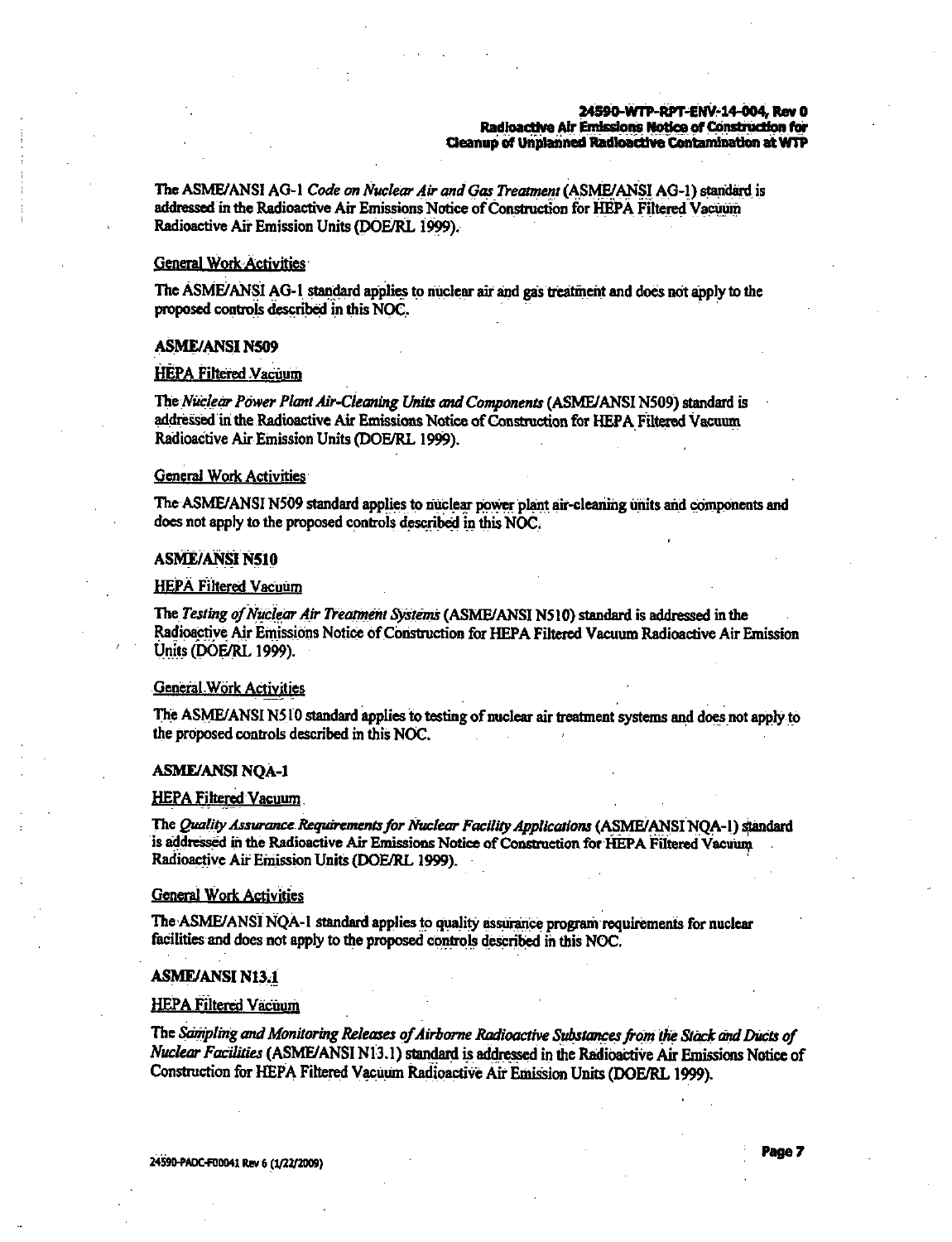#### **General Work Activities**

The ASME/ANSI N13.1 standard applies to airborne radioactive substances from the stacks and ducts of nuclear facilities and does not apply to the proposed controls described in this NOC.

#### 40 CFR 60, Appendix A

#### **HEPA Filtered Vacuum**

The Standards of Performance for New Stationary Sources (40 CFR 60), Appendix A, Test Methods, standard is addressed in the Radioactive Air Emissions Notice of Construction for HEPA Filtered Vacuum Radioactive Air Emission Units (DOE/RL 1999).

#### **General Work Activities**

The 40 CFR 60, Appendix A standard applies to stack sampling and does not apply to the proposed controls described in this NOC.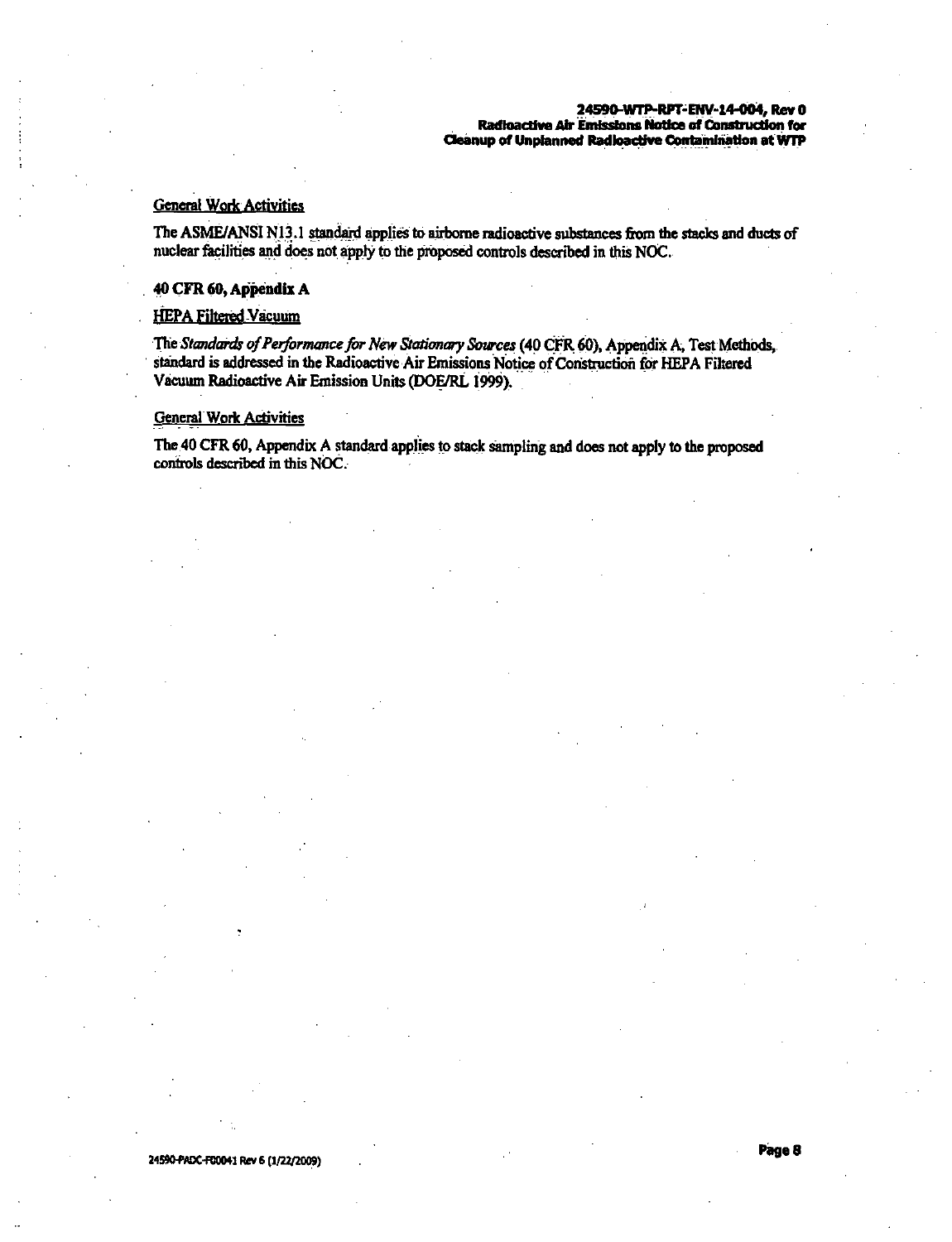## **References**

24590-WTP-PL-ENS-13-0014, WTP Routine Radiological Surveillance Plan.

24590-WTP-MN-ESH-01-001. Wäste Treatment Plant Radiological Control Manual.

40 CFR 60. Standards of Performance for New Stationary Sources, Appendix A - Test Methods. Code of Federal Regulations.

ANSI/ASME N509. Nuclear Power Plant Air-Cleaning Units and Components. American Society of Mechanical Engineers, New York, NY.

ANSI/ASME N510. Testing of Nuclear Air Treatment Systems. American Society of Mechanical Engineers, New York, NY.

ANSI N13.1. Sampling and Monitoring Releases of Airborne Radioactive Substances from the Stack and Ducts of Nuclear Facilities. American National Standards Institute, New York, NY.

ASME AG-1. Code on Nuclear Air and Gas Treatment. American Society of Mechanical Engineers. New York, NY.

ASME NOA-1. Ouality Assurance Requirements for Nuclear Facility Applications. American Society of Mechanical Engineers. New York. NY.

RCW 43.21C.030. State Environmental Policy, Guidelines for State Agencies, Local Governments -Statements - Reports - Advice - Information. Revised Code of Washington. Olympia, WA.

RCW 43.21C.150. State Environmental Policy, RCW 43.21C.030(2)(c) Inapplicable When Statement Previously Prepared Pursuant to National Environmental Policy Act. Revised Code of Washington. Olympia, WA.

WAC 197-11. SEPA Rules. Washington Administrative Code. Olympia, WA. Revised Code of Washington. Olympia, WA.

WAC 246-247. Radiation Protection - Air Emissions. Washington Administrative Code. Olympia, WA.

WAC 246-247-030(21). Radiation Protection - Air Emissions, Definitions. Washington Administrative Code. Olympia, WA.

WAC 246-247-060. Radiation Protection - Air Emissions, Applications, Registration, and Licensing. Washington Administrative Code. Olympia, WA.

WAC 246-247-110. Radiation Protection - Air Emissions, Appendix A - Application Information Requirements. Washington Administrative Code. Olympia, WA.

WDOH. 2006. Hanford Sitewide W-PORTEX 007 HEPA Vacuums License.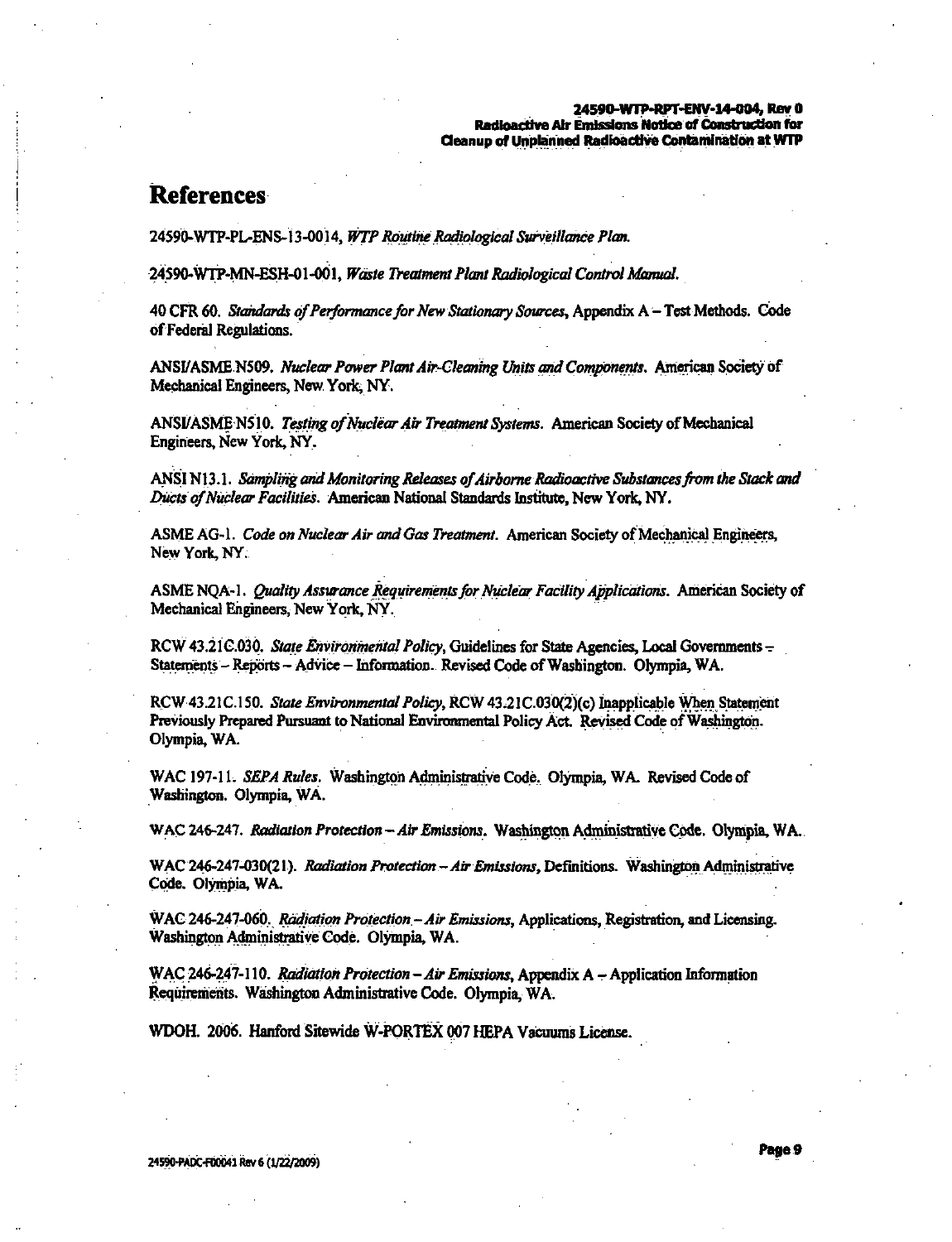DOE. 2012. Final Tank Closure and Waste Management Environmental Impact Statement for the Hanford Site, Richland, Washington (TC & WM EIS), DOE/EIS-0391. US Department of Energy, Washington, DC.

DOE/RL. 1999. Radioactive Air Emissions Notice of Construction for HEPA Filtered Vacuum Radioactive Air Emission Units, DOE/RL-97-50, Revision 1. US Department of Energy, Richland Operations Office, Richland, WA.

DOE/RL. 2006. Calculating Potential-to-Emit Radiological Releases and Doses, DOE/RL-2006-29, Rev 0. US Department of Energy, Richland Operations Office, Richland, WA.

Rittmann, PD. 1997. Soil Contamination Standards for Protection of Personnel, HNF-2418. Fluor Daniel Hanford, Inc., Richland, WA.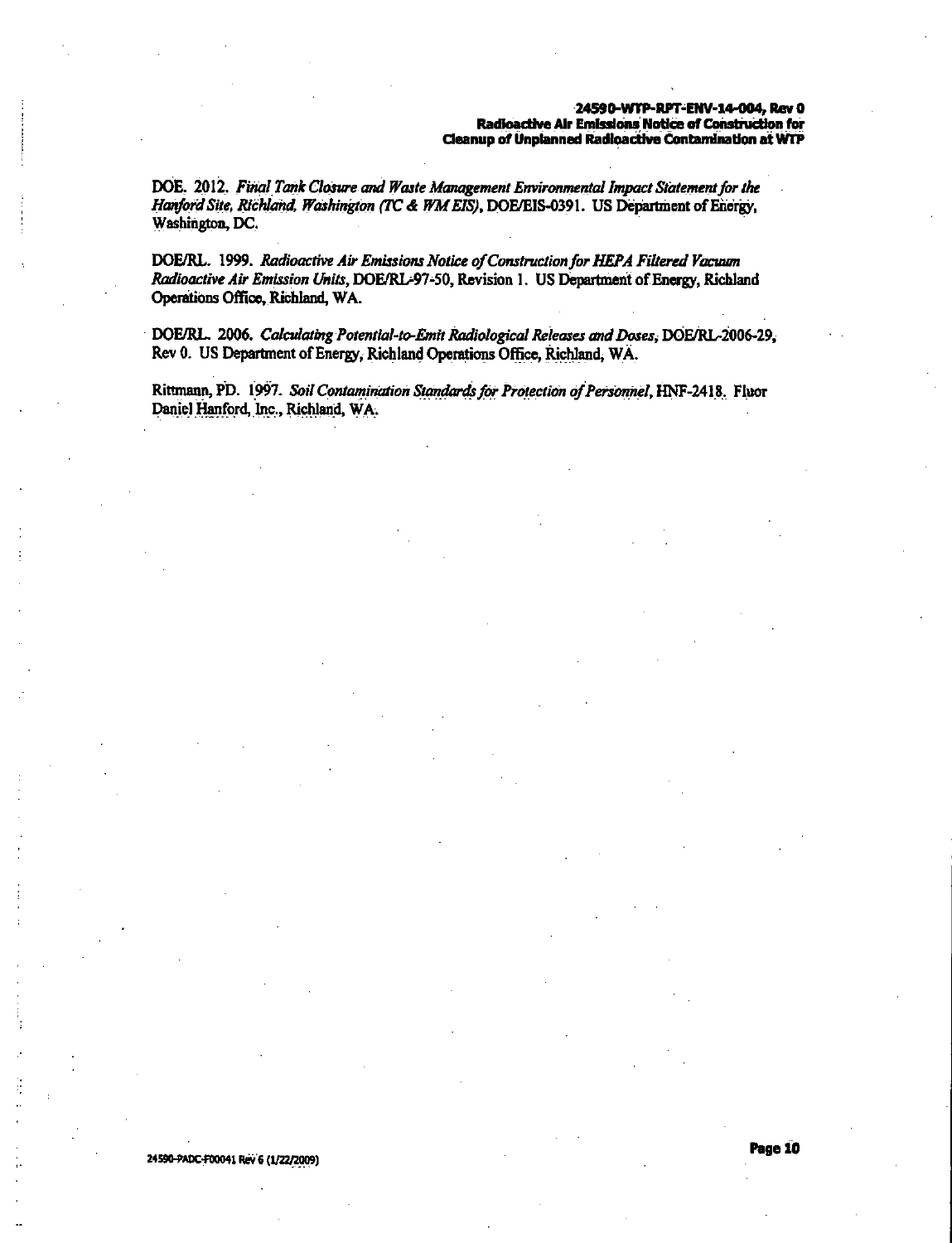## **Appendix A**

## **Potential-to-Emit Estimate**

| <b>Isolope</b>   | Field<br>Instrument<br><b>Activity</b><br>$\sim$ and $\sim$<br>(cpm)) | Concentration<br>to Instrument <sup>.</sup><br>Reading<br>(pCi/g per<br>cpm)' | <b>Soil</b><br>Concentration<br>per Mass<br>(pCu) | Soil<br>Density<br>(g/m') | Soil<br>Concentration<br>(pCym) | Contaminated<br>Volume<br>$(m^3)$ <sup>++</sup> | Conversion<br>to Curies<br>(Ci/pCi) | Curies<br>Contained<br>in.<br>Sediment | Release<br>Fraction | PTE<br>(Ci/yr) | Dosc<br>Factor<br>(mrem/Ci) <sup>2</sup> | Unabated<br>TEDE to the<br><b>MEI</b><br>(mrem/yr) |
|------------------|-----------------------------------------------------------------------|-------------------------------------------------------------------------------|---------------------------------------------------|---------------------------|---------------------------------|-------------------------------------------------|-------------------------------------|----------------------------------------|---------------------|----------------|------------------------------------------|----------------------------------------------------|
| $S_F$ -90+P      | l:00E+04                                                              | 0.363                                                                         | 3.63E+03                                          | 60E+06                    | 5.81E+09                        |                                                 | I OE-12                             | 5.81E-03                               | 0.001               | 5.81E-06       | 0.188                                    | 1.09E-06                                           |
| Am-<br>$241 + P$ | 2.00E+02                                                              | 14.23                                                                         | 2.85E+03                                          | 1.60E+06                  | 4.55E+09                        |                                                 | $1.0E-12$                           | 4.55E-03                               | 0.001               | 4.55E-06       | 30E+01                                   | 5.92E-05                                           |

Sr-90+Progeny is used to conservatively represent all beta-gamma constituents.;

Am-241+Progeny is used to conservatively represent all alpha constituents.

 $...$ The Field Survey Instrument values were estimated using the contamination limits of 100,000 dpm/100 cm<sup>2</sup> for beta-gamma and 2,000 dpm/100 cm<sup>2</sup> for alpha. An instrument efficiency of 10% was used.

 $\ddot{}$ Values derived from Table 3 of HNF-2418. The soil limit in column 2 (1.49E+04 pCi/g for Sr-90 and 18.5 pCi/g for Am-241) is divided by the estimated instrument readings found in column 4 for Sr-90 (4.1E+04 cpm) and column 5 for Am-241 (1.3 cpm).

 $\ddot{}$ The contaminated volume of contaminated debris is conservatively assumed to be  $1 \cdot m^3$ .

#### References:

<sup>1</sup>Rittmann, PD. 1997. Soil Contamination Standards for Protection of Personnel, HNF-2418. Fluot Daniel Hanford, Inc., Richland, WA. <sup>2</sup>DOE/RL. 2010. Calculating Potential-to-Emit Radiological Releases and Doses, DOE/RL-2006-29, Rev 1. US Department of Energy, Richland Operations Office, Richland, WA.

Page A-1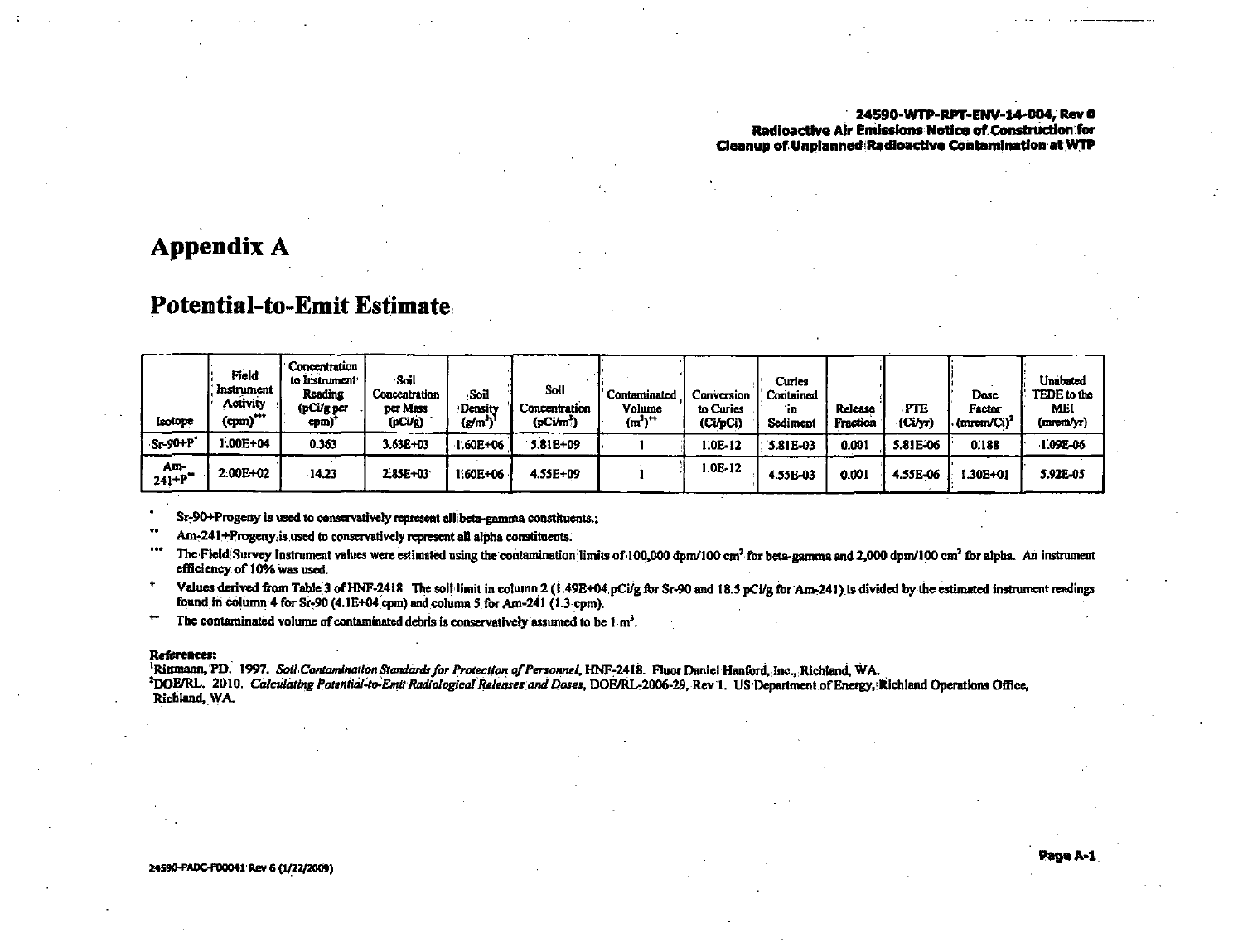Attachment 2 l 4-ECD-0051 (1 Page)

Notification of Administrative Amendment

 $\epsilon$ 

Dumm W. DOUS